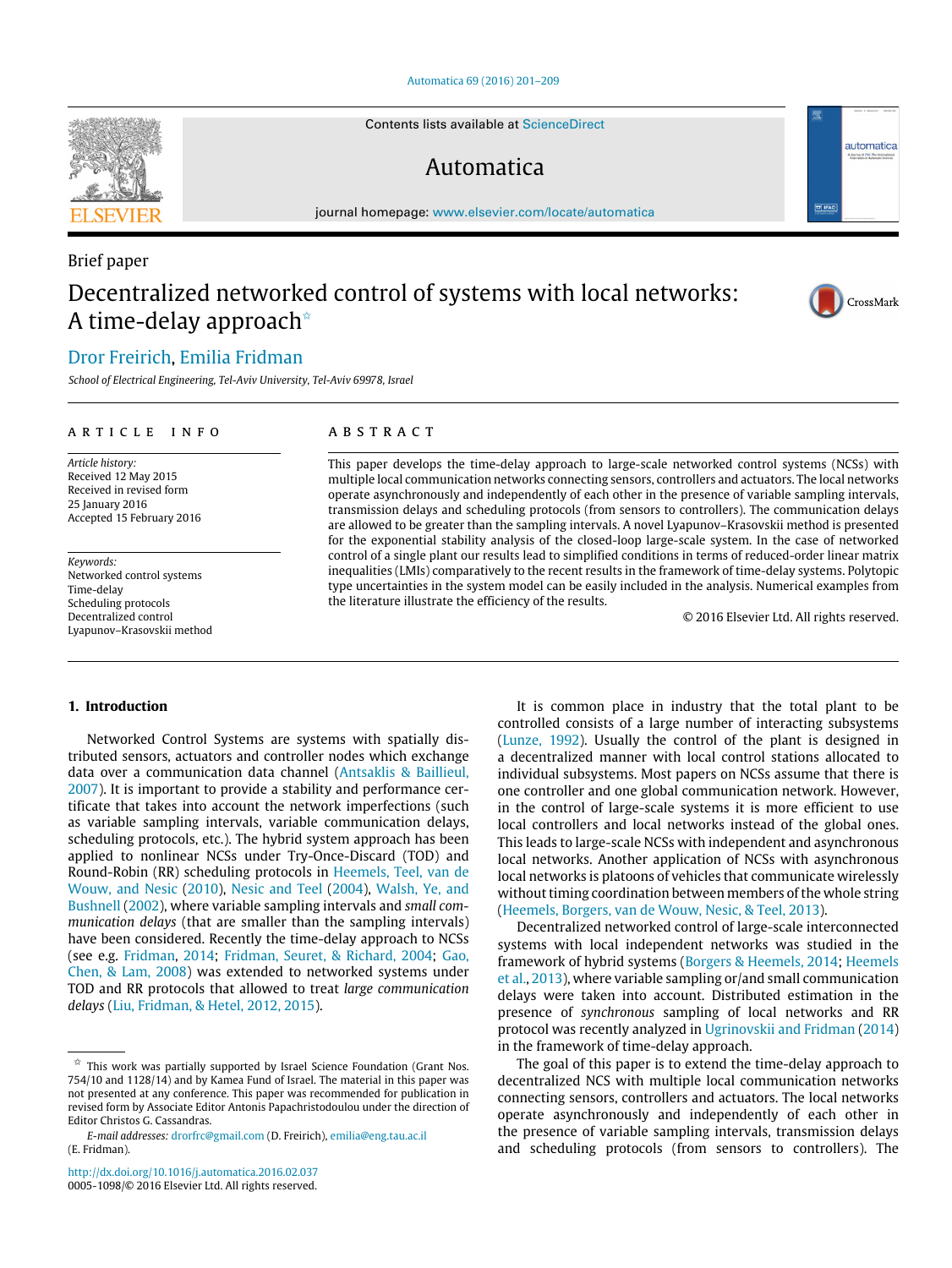communication delays are allowed to be greater than the sampling intervals. Note that direct extension of the switched system modeling under RR protocol of [Liu](#page-8-9) [et al.](#page-8-9) [\(2012\)](#page-8-9) to large-scale system would lead to numerous LMIs. The Lyapunov–Krasovskii method of [Liu](#page-8-10) [et al.](#page-8-10) [\(2015\)](#page-8-10) developed for hybrid time-delay models of the closed-loop systems under TOD and RR protocols involves complicated conditions on the derivative and on the jumps of Lyapunov functionals that cannot be directly extended to largescale systems.

In the present paper a novel Lyapunov–Krasovskii method is suggested for the exponential stability analysis of the closedloop large-scale system. In the case of networked control of a single plant our results lead to simplified conditions in terms of reduced-order LMIs comparatively to the recent results [\(Liu](#page-8-9) [et al.,](#page-8-9) [2012,](#page-8-9) [2015\)](#page-8-9). Numerical examples from the literature illustrate the efficiency of the results.

**Notation:** Throughout the paper the superscript '*T*' stands for matrix transposition, R *<sup>n</sup>* denotes the *n* dimensional Euclidean space with vector norm  $|\cdot|$ ,  $\mathbb{R}^{n\times m}$  is the set of all  $n\times m$  real matrices, and the notation  $P > 0$ , for  $P \in \mathbb{R}^{n \times n}$  means that P is symmetric and positive definite. The symmetric elements of the symmetric matrix will be denoted by  $*$ . The space of functions  $\phi : [a, b] \rightarrow$  $\mathbb{R}^n$ , which are absolutely continuous on  $[a, b]$  and have square integrable first-order derivatives, is denoted by *W*[*a*, *b*] with the

 $\text{norm } \|\phi\|_{W} \, = \, \|\phi\|_{W[a,b]} \, = \, \text{max}_{\theta \in [a,b]} \, |\phi(\theta)| \, + \, \Bigl[ \int_a^b |\dot{\phi}(s)|^2 ds \Bigr]^{\frac{1}{2}}.$  $\mathbb{Z}_+$  and  $\mathbb N$  denote the set of non-negative integers and positive integers, respectively. *MATI* and *MAD* denote maximum allowable transmission interval and maximum allowable delay, respectively. Denote by  $\delta_{nm}$  the Kronecker delta meaning  $\delta_{nm} = 0$ ,  $n \neq m$ and  $\delta_{nn}$  = 1 (*n*,  $m \in \mathbb{N}$ ). Throughout the paper the subscript or superscript *j* stands for a subsystem index, while subscript *i* denotes the sensor index.

# **2. Problem formulation**

Consider the system in [Fig. 1,](#page-1-0) consisting of *M* physically coupled linear continuous-time plants Pj, controlled by *M* local controllers Cj  $(j = 1, ..., M)$ . The dynamics of the plants Pj are given by subsystems:

$$
\dot{x}_j(t) = A_j x_j(t) + \sum_{l \neq j} F_{lj} x_l(t) + B_j u_j(t), \quad t \geq 0,
$$
  
\n
$$
x_j(0) = x_{0j},
$$
\n(1)

where  $j=1\ldots M$  is the subsystem index,  $x_j(t)\in\mathcal{R}^{n^j}$  is the state,  $u_j(t) \in \mathcal{R}^{m^j}$  is the control input,  $A_j$ ,  $B_j$  and  $F_{lj}$  are matrices of appropriate dimensions. Subsystem *j* has several nodes (*N<sup>j</sup>* distributed sensors, a controller node and an actuator node) connected via a local communication network. The measurements are given by

$$
y_{ij}(t) = C_{ij}x_j(t) \in \mathbb{R}^{n_i^j}, \quad i = 1, ..., N_j, \qquad \sum_{i=1}^{N_j} n_i^j = n_y^j.
$$

The *j*th subsystem is assumed to have an independent sequence of sampling instants

$$
0 = s_0^j < s_1^j < \cdots < s_k^j < \cdots, \qquad \lim_{k \to \infty} s_k^j = \infty
$$

with bounded sampling intervals  $s_{k+1}^j - s_k^j \leq \textit{MATl}_j$ . At each  $s_k^j$ , one of the outputs  $y_{ij}(s^j_k) \, \in \, \mathbb{R}^{n_i^j}$  is transmitted via the sensor network to controller Cj.

Suppose that data loss is not possible and that the transmission of the information over the networks from sensors to actuators is subject to a variable roundtrip delay  $\eta_k^j$ . Then  $t_k^j \;=\; s_k^j \,+\, \eta_k^j$ 

<span id="page-1-0"></span>

**Fig. 1.** Decentralized control of systems with local networks.

is the updating time instant of the Zero-Order Hold (ZOH). Communication delay is assumed to be bounded  $\eta_k^j \in \left[\eta_m^j, \eta_M^j\right]$ , where  $\eta_M^j \triangleq \text{MAD}_j$ . Differently from [Borgers](#page-8-13) [and](#page-8-13) [Heemels](#page-8-13) [\(2014\)](#page-8-13), we do not restrict the network delays to be small with  $t_k^j = s_k^j + t_k^j$  $\eta^j_k$  <  $s^j_{k+1}$ , i.e.  $\eta^j_k$  <  $s^j_{k+1}$  –  $s^j_k$ . As in [Naghshtabrizi,](#page-8-15) [Hespanha,](#page-8-15) [and](#page-8-15) [Teel](#page-8-15) [\(2010\)](#page-8-15) we allow the delay to be non-small provided that the old sample cannot get to the same destination (same controller or same actuator) after the most recent one. We suppose that the controllers and the actuators are event-driven (in the sense that they update their outputs as soon as they receive a new sample).

Assume the following assumption:

**A1** There exist *M* gain matrices  $K_j = [K_{1j} \cdots K_{N_jj}], K_{ij} \in$  $\mathbb{R}^{m^j \times n_i^j}$  such that the matrices  $A_j + B_j K_j C_j$  are Hurwitz, where  $C_j =$  $\left[C_{1j}^T \quad \cdots \quad C_{N_jj}^T\right]^T$ .

**Remark 1.** The assumption **A1** means that the ''nominal system''  $\dot{x}_j = A_j + B_j u_j$  is stabilizable by a static output-feedback  $u_j =$ *KjCjx<sup>j</sup>* . Note that in the case of only one network (from sensors to controller) in each subsystem, the presented results can be easily adapted to decentralized observer-based control of largescale systems as shown for the case of one plant in [Liu](#page-8-9) [et al.](#page-8-9) [\(2012,](#page-8-9) [2015\).](#page-8-10)

<span id="page-1-1"></span>We will consider TOD and RR protocols that orchestrate the sensor data transmission to the controller. Denote  $J = \{1, \ldots, M\}$ ,  $J_{RR}$  = {*j* ∈ *J*| *j*th subsystem is under RR } and  $J_{TOD}$  = {*j* ∈ *J*| *j*th subsystem is under TOD }. Note that if for some *j* there is no scheduling from the sensors ( $N_i = 1$ ) to the controller we will refer to it as *j* ∈ *J*<sub>RR</sub>, where  $N_j = 1$ . Thus,  $J = J_{RR}$  ∪ *J*<sub>*TOD</sub>*. Denote by</sub>

<span id="page-1-3"></span>
$$
\hat{y}_j(s_k^j) = \begin{bmatrix} \hat{y}_{1j}^T(s_k^j) & \cdots & \hat{y}_{N_{j}j}^T(s_k^j) \end{bmatrix}^T \in \mathbb{R}^{n_y^j}
$$
\n(2)

the most recent output information submitted to the scheduling protocol of the *j*th subsystem (i.e. the most recent information at the *j*th controller side) at the sampling instant  $s_k^j$ . Then under **A1** the resulting static output-feedbacks are given by

$$
u_j(t) = \sum_{i=1}^{N_j} K_{ij} \hat{y}_{ij} (s_k^j), \quad t \in [t_k^j, t_{k+1}^j),
$$
  

$$
k \in \mathbb{Z}_+, j = 1...M.
$$
 (3)

<span id="page-1-4"></span><span id="page-1-2"></span>Denote

$$
T \triangleq \max\{\{t_{N_j-1}^j\}_{j \in J_{RR}}, \{t_0^j\}_{j \in J_{TOD}}\},
$$
  
 
$$
x(t) = col\{x_1(t), \dots, x_M(t)\}.
$$
 (4)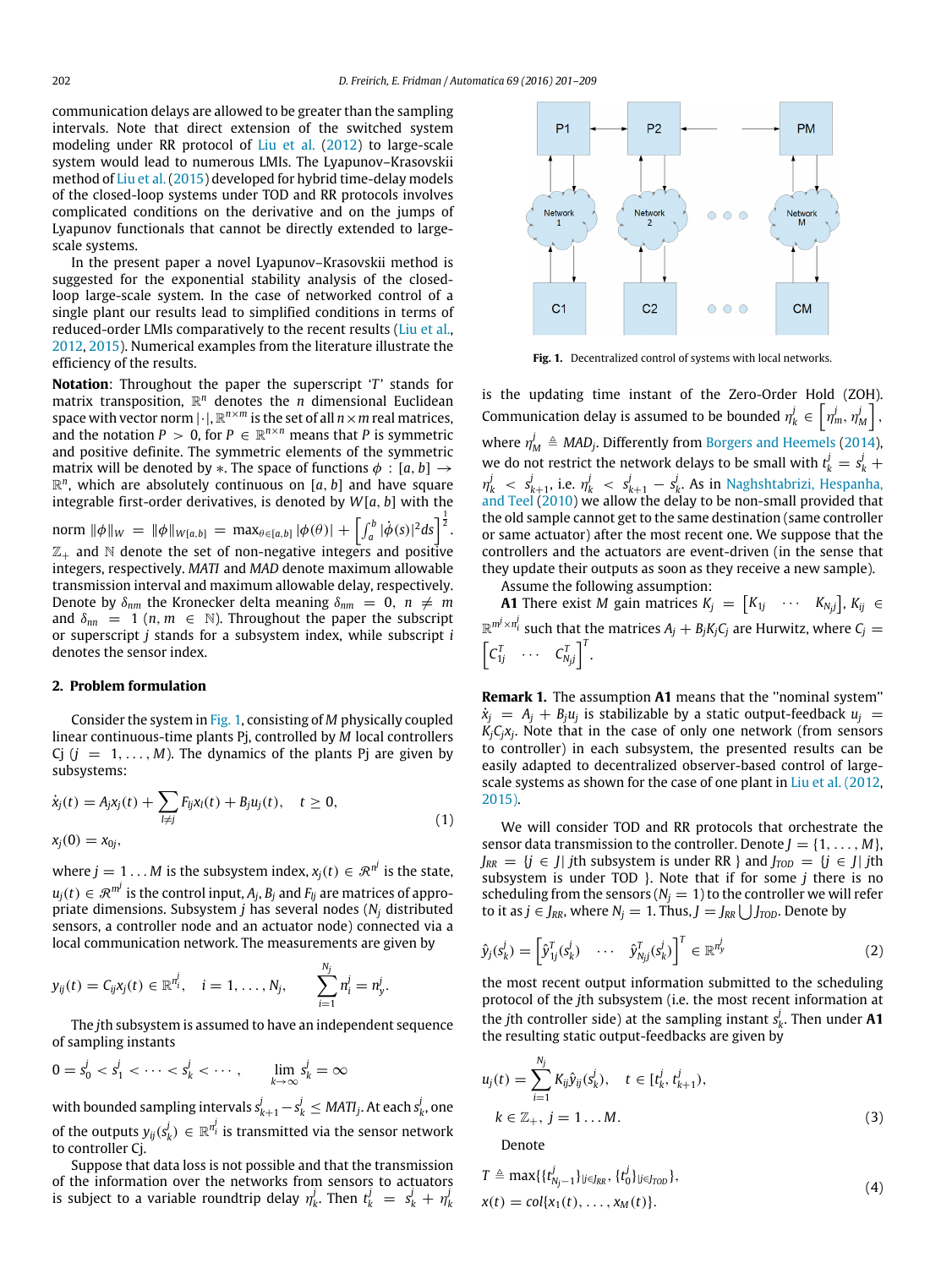We will define next a notion of solution to the closed-loop system [\(1\),](#page-1-1) [\(3\)](#page-1-2) and justify its existence. Monotonically increasing for each  $j = 1, \ldots, M$  sequences of updating times  $t_0^j < t_1^j < \cdots$  can be reordered in one monotonically increasing sequence  $\tilde{t}_0$   $\ < \ \tilde{t}_1$   $\ <$  $\cdots$ , where  $\tilde{t}_{k^*} = T$  for some  $k^* \in \mathbb{Z}_+$ . For any initial condition  $x_T \triangleq x(T + \cdot) \in W[-T, 0]$ , by applying the step method for  $t \in [\tilde{t}_k, \tilde{t}_{k+1}]$  ( $k \geq k^*$ ) one can show that there exists a unique absolutely continuous function  $x : [T, \infty) \to \mathbb{R}^{\sum_{j=1}^{M} n_j}$  satisfying [\(1\),](#page-1-1) [\(3\)](#page-1-2) almost for all  $t > T$ . This function is called a solution of (1), [\(3\)](#page-1-2) initialized by  $x_T$ .

**Definition 1.** The closed-loop large-scale system [\(1\),](#page-1-1) [\(3\)](#page-1-2) is called exponentially stable with a decay rate  $\alpha_0 > 0$  if for any initial condition  $x_T \in W[-T, 0]$  there exists  $c > 0$  such that solutions of the system initiated by  $x_T$  satisfy the following inequality

$$
|x(t)| \le ce^{-\alpha_0(t-T)} \|x_T\|_W, \quad \forall t \ge T.
$$
\n
$$
(5)
$$

Our objective is to derive sufficient conditions for the exponential stability of the closed-loop system  $(1)$ ,  $(3)$ .

### **3. NCSs under scheduling protocols**

As mentioned in the previous section, at each sampling instant  $s^j_k$ , one of the system nodes  $i \in \big\{1,\ldots,N_j\big\}$  is active, that is only one of  $\hat{y}_{ij}(s_k^j)$  values is updated with the recent output  $y_{ij}(s_k^j)$ . Let  $i_k^{*j} \in$  $\{1, \ldots, N_j\}$  denote the active output node at the sampling instant  $s_k^j$ , which will be chosen due to RR or TOD scheduling protocols (to be defined hereafter). Then

$$
\hat{y}_{ij}(s_k^j) = \begin{cases} y_{ij}(s_k^j), & i = i_k^{*j}, \\ \hat{y}_{ij}(s_{k-1}^j), & i \neq i_k^{*j}. \end{cases}
$$
\n(6)

For simplicity we will omit *j* in  $i_k^{*j}$ .

#### *3.1. RR protocol and the closed-loop model*

The periodic choice of *i* ∗ *k* corresponds to **RR protocol**. Under RR scheduling the measurements are sent in a periodic manner one after another. Then the components of the most recent output on the controller side  $\hat{y}_j^T(s_k^j)$  given by [\(2\)](#page-1-3) can be presented as

$$
\hat{y}_{ij}(s_k^j) = y_{ij}(s_{k-\Delta_k^i}^j), \quad i = 1, \ldots, N_j
$$

with some  $\Delta_k^i \in \{0, \ldots, N_j-1\}$ . Following the time-delay approach to NCS denote

$$
\tau_{ij}(t) = t - s_{k-\Delta_k^i}^j, \quad t \in [t_k^j, t_{k+1}^j).
$$

We have

$$
\begin{aligned}\n\eta_m^j &\le \tau_{ij}(t) \le t_{k+1}^j - s_{k-\Delta_k^i}^j = s_{k+1}^j - s_{k-\Delta_k^i}^j + \eta_{k+1}^j \\
&\le (\Delta_k^i + 1) \cdot \text{MATI}_j + \text{MAD}_j \\
&\le N_j \cdot \text{MATI}_j + \text{MAD}_j \triangleq \tau_M^j.\n\end{aligned}
$$

Therefore, for  $t \geq t^j_{N_j-1}$  (when all the measurements are transmitted at least once) the static output-feedback [\(3\)](#page-1-2) under RR protocol can be presented as

$$
u(t) = \sum_{i=1}^{N_j} K_{ij} y_{ij} (t - \tau_{ij}(t)), \quad t \ge t_{N_j - 1}^j.
$$
 (7)

The resulting closed-loop model is a system with multiple delays

$$
\dot{x}_j(t) = A_j x_j(t) + \sum_{i=1}^{N_j} A_{ij} C_{ij} x_j(t - \tau_{ij}(t)) + \sum_{l \neq j} F_{lj} x_l(t), \quad A_{ij} = B_j K_{ij}, \ t \ge t_{N_j - 1}^j,
$$
\n(8)

<span id="page-2-3"></span>where  $\tau_{ij}(t) \in [\eta_m^j, \tau_M^j]$ .

Note that under  $\overrightarrow{A1}$  for  $\tau_{ij} = 0$  and  $F_{ij} = 0$ , there exist  $K_{ij}$ such that [\(7\)](#page-2-0) is exponentially stable. Then for small enough  $\tau_{ij}$  the system [\(7\)](#page-2-0) with the same  $K_{ij}$  is input-to-state stable (where  $x_{i|l\neq j}$ are the inputs).

**Remark 2.** A more accurate model of the closed-loop system under RR protocol was presented in [Liu](#page-8-9) [et al.](#page-8-9) [\(2012\)](#page-8-9) in the form of switched *N<sup>j</sup>* subsystems with ordered multiple delays. Our simplified model (one system instead of *N<sup>j</sup>* , but with independent

<span id="page-2-4"></span>delays from the maximum delay interval  $[\eta_m^j, \tau_M^j]$ ) leads to reduced-order LMI conditions.

# *3.2. TOD protocol and the closed-loop model*

In TOD protocol the choice of  $i_k^*$  at the sampling instant  $s_k^j$ depends on the transmission error

$$
\mathcal{E}_{ij}(s_k^j) = \hat{y}_{ij}(s_{k-1}^j) - y_{ij}(s_k^j), \quad i \in \{1, ..., N_j\}.
$$

The output node *i* with the greatest weighted error  $\varepsilon_{ij}(s_k^j)$  will be granted the access to the network.

**Definition 2** (*TOD Protocol*). Let  $Q_{i,j} > 0$  ( $i = 1, ..., N_j$ ) be some weighting matrices. At the sampling instant  $s_k^j$ , the *weighted TOD protocol* is a protocol for which the active output node with the index  $i_k^*$  ( $k \in \mathbb{Z}_+$ ) is defined as any index that satisfies

$$
|\sqrt{Q_{i_k^*j}}\mathcal{E}_{i_k^*}(s_k^j)|^2 \ge |\sqrt{Q_{i,j}}\mathcal{E}_{ij}(s_k^j)|^2, \quad i = 1, ..., N_j.
$$
 (9)

Here the weighting matrices  $Q_{1,j}, \ldots, Q_{N_j,j}$  are variables to be designed. Then the feedback can be presented as

$$
u_j(t) = K_{i_k^*} y_{i_k^*j} (s_k^j) + \sum_{i=1, i \neq i_k^*}^{N_j} K_{ij} \hat{y}_{ij} (s_{k-1}^j),
$$
  

$$
t \in [t_k^j, t_{k+1}^j), \ k \in \mathbb{Z}_+
$$
 (10)

<span id="page-2-1"></span>with  $u_j(t) = 0, 0 \le t < t_0^j$ .

Note that for *Kij* from **A1** and small enough *MATI<sup>j</sup>* and *MAD<sup>j</sup>* , the closed-loop system  $(1)$ ,  $(10)$  is input-to-state stable, where  $x_{l}$ <sub> $l \neq j$ </sub> are the inputs (cf. [Remark 6\)](#page-6-0). Denote

$$
\tau_j(t) = t - s_k^j, \quad t \in [t_k^j, t_{k+1}^j), \ k \in \mathbb{Z}_+.
$$

Then

$$
\eta_m^j \leq \tau_j(t) \leq \text{MATI}_j + \text{MAD}_j \triangleq \tau_M^j.
$$

In order to obtain the impulsive closed-loop model we define as in [Liu](#page-8-10) [et al.](#page-8-10) [\(2015\)](#page-8-10) the piecewise-continuous error

$$
e_{ij}(t) = \mathcal{E}_{ij}(s_k^j), \quad t \in [t_k^j, t_{k+1}^j), \ i = 1 \dots N_j,
$$

where we assume  $\hat{y}_{ij}(s_{-1}^j) = 0$ , implying  $e_{ij}(t_0^j) = -y_{ij}(s_0^j)$ . Then the closed-loop model has the following continuous dynamics:

<span id="page-2-2"></span><span id="page-2-0"></span>
$$
\dot{x}_{j}(t) = A_{j}x(t) + A_{1j}C_{j}x_{j}(t - \tau_{j}(t)) \n+ \sum_{i=1, i \neq i^{*}_{k}}^{N_{j}} B_{ij}e_{ij}(t) + \sum_{l \neq j} F_{lj}x_{l}(t), \n\dot{e}_{ij}(t) = 0, \quad i = 1...N_{j}, \ t \geq t_{0}^{j}, \nA_{1j} = B_{j}K_{j}, \ B_{ij} = B_{j}K_{ij}.
$$
\n(11)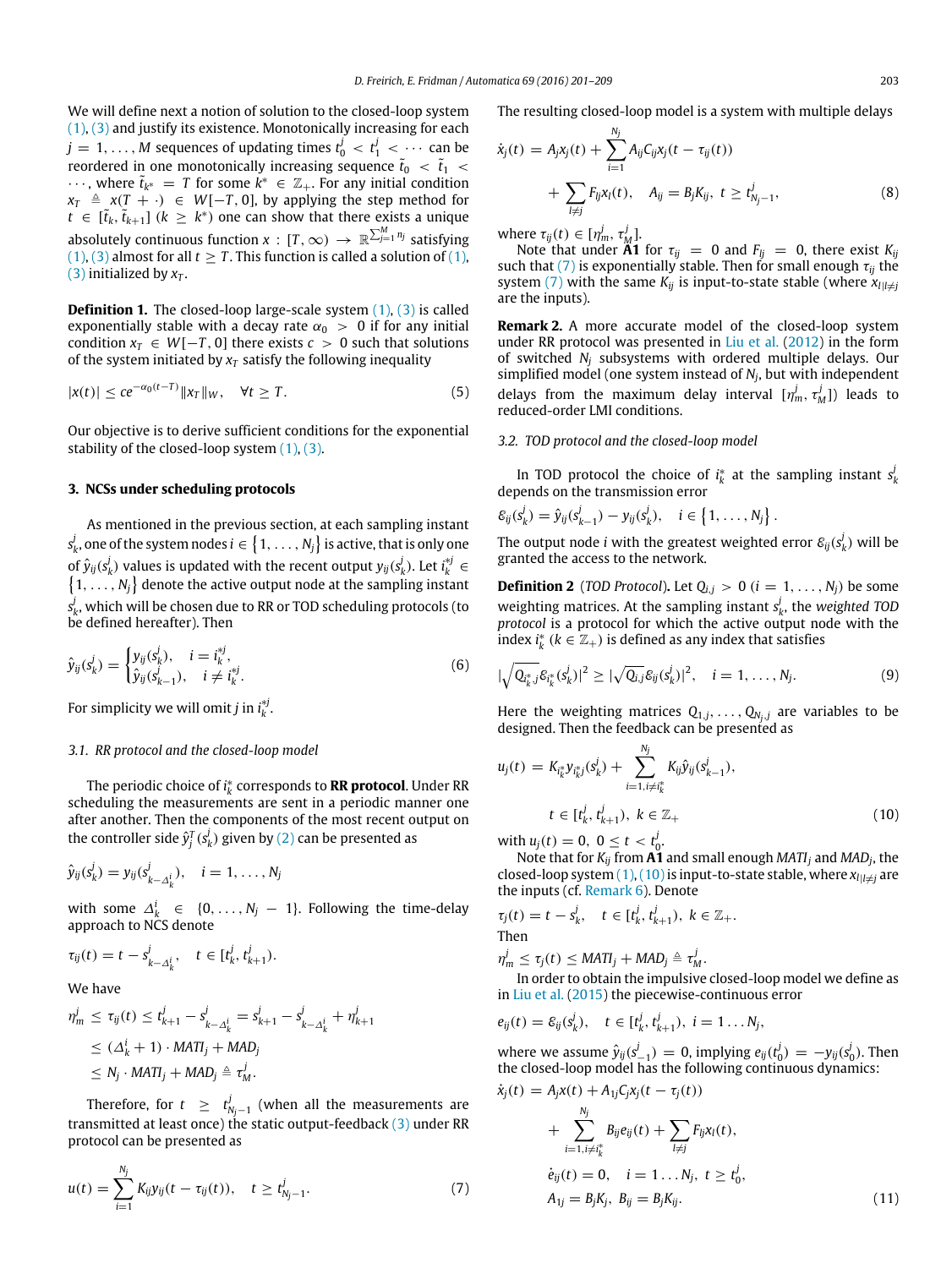Similar to [Liu](#page-8-10) [et al.](#page-8-10) [\(2015\)](#page-8-10) we obtain for  $i = i^*_{k}$ 

$$
e_{ij}(t_{k+1}^j) = \hat{y}_{ij}(s_k^j) - y_{ij}(s_{k+1}^j)
$$
  
=  $C_{ij}[x_j(s_k^j) - x_j(s_{k+1}^j)],$ 

and for  $i \neq i_k^*$ 

*j*

$$
e_{ij}(t_{k+1}^j) = \hat{y}_{ij}(s_{k-1}^j) - y_{ij}(s_{k+1}^j)
$$
  
=  $e_{ij}(t_k^j) + C_{ij}[x_j(s_k^j) - x_j(s_{k+1}^j)].$ 

Thus, the delayed reset system is given by

$$
x_j(t_{k+1}^j) = x_j(t_{k+1}^{j-1}),
$$
  
\n
$$
e_{ij}(t_{k+1}^j) = [1 - \delta(i, i_k^*)]e_{ij}(t_k^j)
$$
  
\n
$$
+ C_{ij}[x_j(t_k^j - \eta_k^j) - x_j(t_{k+1}^j - \eta_{k+1}^j)],
$$
  
\n
$$
i = 1, ..., N_j, k \in \mathbb{Z}_+,
$$
\n(12)

where  $\delta$  is Kronecker delta. Summarizing,  $(11)-(12)$  $(11)-(12)$  is the hybrid model of the NCS.

Note that in our model the first updating time  $t_0^j$  corresponds to the time instant when the first data is received by the actuator. We define  $x_i(t) = x_i(0)$  for  $t < 0$ . Thus the initial conditions for  $(11)–(12)$  $(11)–(12)$  are given by

$$
x_j(t_0^j + \cdot) \in W[-\tau_M^j, 0], \qquad e_j(t_0^j) = -C_j x_j(t_0^j - \eta_0^j). \tag{13}
$$

# *3.3. Lyapunov-based analysis under RR protocol*

Assume that the *j*th subsystem [\(1\)](#page-1-1) is under RR protocol, i.e. *j* ∈ *JRR*. Consider the closed-loop model[\(8\)](#page-2-3) and the following Lyapunov functional:

$$
V_{j}(t) = x_{j}^{T}(t)P_{j}x_{j}(t) + V_{0j}(t) + V_{1j}(t),
$$
\n
$$
V_{0j}(t) = \sum_{i=1}^{N_{j}} \Biggl[ \int_{t-\eta_{m}^{j}}^{t} e^{2\alpha(s-t)} x_{j}^{T}(s) C_{ij}^{T} S_{0i,j} C_{ij} x_{j}(s) ds + \eta_{m}^{j} \int_{-\eta_{m}^{j}}^{0} \int_{t+\theta}^{t} e^{2\alpha(s-t)} \dot{x}_{j}^{T}(s) C_{ij}^{T} R_{0i,j} C_{ij} \dot{x}_{j}(s) ds d\theta \Biggr],
$$
\n
$$
V_{1j}(t) = \sum_{i=1}^{N_{j}} \Biggl[ \int_{t-\tau_{M}^{j}}^{t-\eta_{m}^{j}} e^{2\alpha(s-t)} x_{j}^{T}(s) C_{ij}^{T} S_{1i,j} C_{ij} x_{j}(s) ds + h_{j} \int_{-\tau_{M}^{j}}^{-\eta_{m}^{j}} \int_{t+\theta}^{t} e^{2\alpha(s-t)} \dot{x}_{j}^{T}(s) C_{ij}^{T} R_{1i,j} C_{ij} \dot{x}_{j}(s) ds d\theta \Biggr],
$$
\n
$$
h_{j} \triangleq (\tau_{M}^{j} - \eta_{m}^{j}), \quad \alpha > 0, \ m = 0, 1,
$$
\n
$$
P_{j} > 0, \quad S_{mi,j} > 0, \quad R_{mi,j} > 0,
$$
\n(14)

where we define (for simplicity)  $x_j(t) = x_{0j}$ , for  $t < 0$ . Note that differently from conventional Lyapunov functionals for the stability of systems with interval delays (see e.g. [Liu](#page-8-9) [et al.,](#page-8-9) [2012,](#page-8-9) [Park,](#page-8-16) [Ko,](#page-8-16) [&](#page-8-16) [Jeong,](#page-8-16) [2011\)](#page-8-16), the one given by  $(14)$  contains  $C_{ij}$  in integral terms with the reduced-order matrices *Smi*,*<sup>j</sup>* and *Rmi*,*<sup>j</sup>* . The latter matrices will be decision variables of the resulting LMIs.

<span id="page-3-2"></span>**Proposition 1.** *Consider the jth subsystem given by* [\(8\)](#page-2-3)*. Given tuning parameters*  $\alpha > \varepsilon > 0$  *and*  $(M - 1)$  *n*<sub>*l*</sub>  $\times$  *n*<sub>*l*</sub>  $(l \neq j)$  *matrices*  $P_l$   $>$  0, let there exist a  $n_j$   $\times$   $n_j$  matrix  $P_j$   $>$  0,  $n_i^j$   $\times$   $n_i^j$  matrices  $R_{0i,j}$  > 0,  $R_{1i,j}$  > 0,  $S_{0i,j}$  > 0,  $S_{1i,j}$  > 0 and  $W_{i,j}$  (*i* = 1...  $N_j$ ) *that satisfy*

$$
\Gamma_{i,j} = \begin{bmatrix} R_{1i,j} & W_{i,j} \\ * & R_{1i,j} \end{bmatrix} \geq 0, \quad i = 1 \dots N_j,
$$
\n(15)

*and*

<span id="page-3-4"></span><span id="page-3-0"></span>
$$
\hat{\Sigma}_{j} = \begin{bmatrix} \Sigma_{j} & \Sigma_{j} \\ * & H_{j} \end{bmatrix} < 0, \qquad (16)
$$
\nwhere  $\Sigma_{j} = \begin{bmatrix} \phi & D_{j}^{T}C_{j}^{T}H_{j} \\ * & -H_{j} \end{bmatrix}$  and  
\n $\Phi = D_{1}^{T}(2\alpha P_{j} + C_{j}^{T} \hat{S}_{0j}C_{j})D_{1} + (D_{2}^{T}P_{j}D_{1} + D_{1}^{T}P_{j}D_{2})$   
\n $-\rho_{m}D_{3}^{T}(\hat{S}_{0j} - \hat{S}_{1j})D_{3} - \rho_{m}D_{4}^{T}R_{0j}D_{4} - \rho D_{5}^{T} \hat{S}_{1j}D_{5}$   
\n $-\rho D_{6}^{T} \hat{I}_{j}D_{6}, \qquad H_{i,j} = \eta_{m}^{2}R_{0i,j} + (\tau_{M} - \eta_{m})^{2}R_{1i,j},$   
\n $\rho_{m} = e^{-2\alpha\eta_{m}^{j}}, \qquad \rho = e^{-2\alpha\eta_{M}^{j}}, \qquad H_{j} = \text{diag}\{H_{1,j}, \ldots, H_{N_{j},j}\},$   
\n $\hat{S}_{pj} = \text{diag}\{S_{p1,j}, \ldots, S_{pN_{j},j}\}, \qquad D_{1} = [I_{n^{j}} 0_{n^{j} \times 3n^{j}}],$   
\n $\hat{I}_{j} = \text{diag}\{I_{1,j}, \ldots, I_{N_{j},j}\}, \qquad D_{1} = [I_{n^{j}} 0_{n^{j} \times 3n^{j}}],$   
\n $D_{2} = \begin{bmatrix} A_{j}, [0 \ 1 \ 0] \otimes A_{1j}, \ldots, [0 \ 1 \ 0] \otimes A_{N_{j}j} \end{bmatrix},$   
\n $D_{3} = \begin{bmatrix} 0_{n^{j}_{j} \times n^{j}} & \text{diag}\{[1 \ 0 \ 0] \otimes I_{n^{j}_{1}}, \ldots, [1 \ 0 \ 0] \otimes I_{n^{j}_{N_{j}}} \end{bmatrix},$   
\n $D_{4} = \begin{bmatrix} C_{j} & \text{diag}\{[-1 \$ 

<span id="page-3-6"></span><span id="page-3-1"></span>*Then the Lyapunov functional*  $V_i(t)$  *given by [\(14\)](#page-3-1) satisfies the following inequality along the solutions of* [\(8\)](#page-2-3)*:*

<span id="page-3-5"></span>
$$
\dot{V}_j(t) + 2\alpha V_j(t) \le \frac{2\varepsilon}{M-1} \sum_{l \ne j} x_l^T(t) P_l x_l(t), \quad t \ge t_{N_j-1}^j. \tag{17}
$$

*Moreover, in the case where the jth subsystem* [\(8\)](#page-2-3) *is independent of other subsystems (i.e.*  $F_{ij}$ <sub> $|l \neq j}$ </sub> = 0, *l* = 1, . . . , *M), if*  $\Sigma_j$  < 0, then [\(8\)](#page-2-3) is *exponentially stable with a decay rate* α*.*

**Proof.** We follow the standard arguments for the exponential stability analysis via Krasovskii method (see e.g. [Fridman,](#page-8-6) [2014,](#page-8-6) [Park](#page-8-16) [et al.,](#page-8-16) [2011\)](#page-8-16). Differentiating  $\dot{V}_j(t)$  we have

$$
\dot{V}_{j}(t) + 2\alpha V_{j}(t) \leq 2\alpha x_{j}^{T}(t)P_{j}x_{j}(t) + 2\dot{x}_{j}^{T}(t)P_{j}x_{j}(t) \n+ \sum_{i=1}^{N_{j}} |\sqrt{S_{0i,j}}C_{ij}x_{j}(t)|^{2} - |\sqrt{S_{0i,j}}e^{-\alpha\eta_{m}^{j}}C_{ij}x_{j}(t - \eta_{m}^{j})|^{2} \n+ \rho_{m}|\sqrt{S_{1i,j}}C_{ij}x_{j}(t - \eta_{m}^{j})|^{2} - \rho|\sqrt{S_{1i,j}}C_{ij}x_{j}(t - \tau_{M}^{j})|^{2} \n- \eta_{m}^{j} \int_{t - \eta_{m}^{j}}^{t} |\sqrt{R_{0i,j}}e^{\alpha(s-t)}C_{ij}\dot{x}_{j}(s)|^{2} ds \n- h_{j} \int_{t - \tau_{M}^{j}}^{t - \eta_{m}^{j}} |\sqrt{R_{1i,j}}e^{\alpha(s-t)}C_{ij}\dot{x}_{j}(s)|^{2} ds + |\sqrt{H_{i,j}}C_{ij}\dot{x}_{j}(t)|^{2}.
$$

By Jensen's inequality

<span id="page-3-3"></span>
$$
\eta_m^j \int_{t-\eta_m^j}^t |\sqrt{R_{0i,j}} e^{\alpha(s-t)} C_{ij} \dot{x}_j(s)|^2 ds \ge \rho_m |\sqrt{R_{0i,j}} C_{ij}(x_j(t) - x_j(t - \eta_m^j))|^2,
$$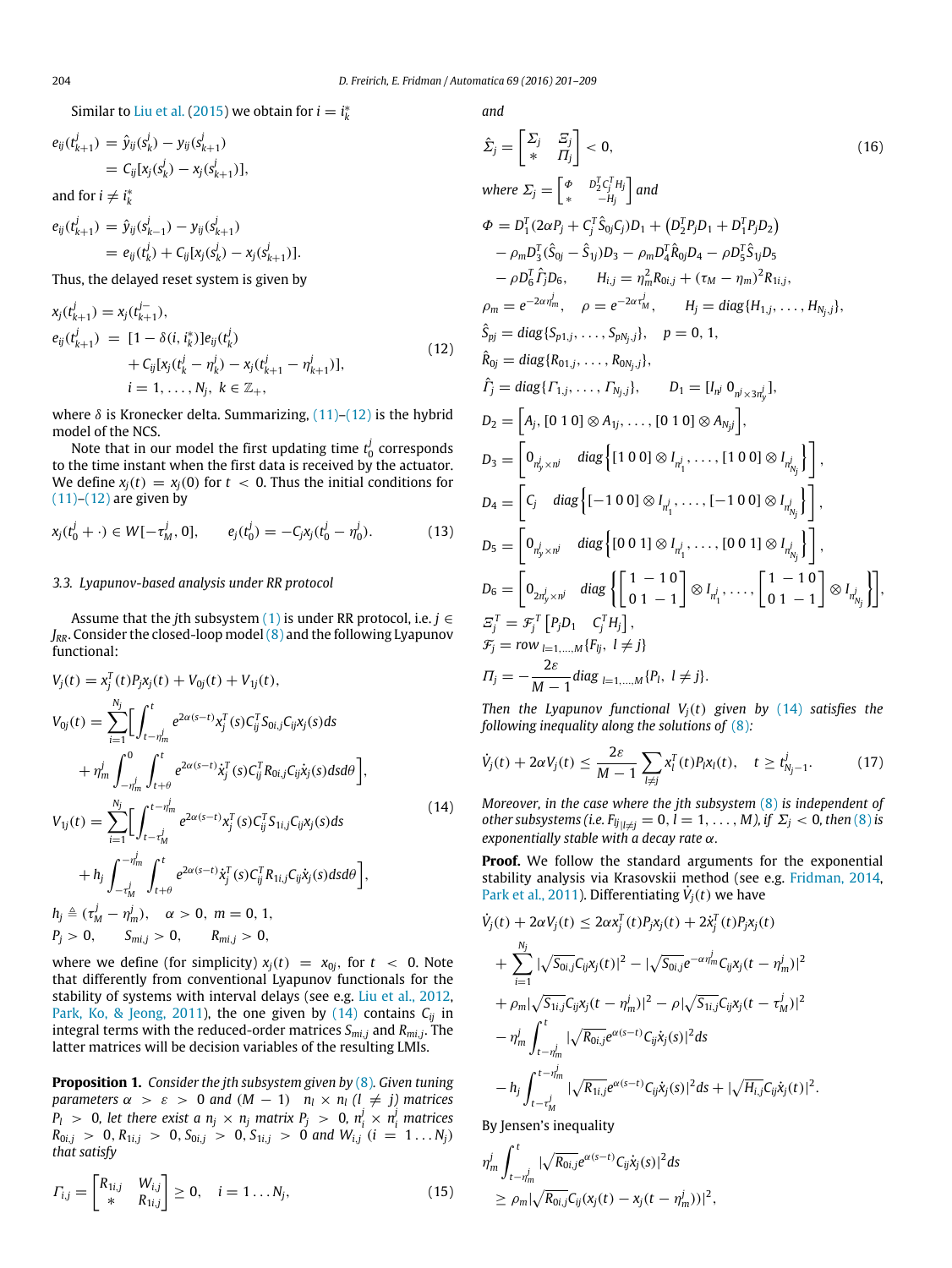<span id="page-4-1"></span>**Table 1** [Example 1:](#page-4-0) max. value of MATI for a given  $n_M \triangleq MAD$ .

| MATI                                   | $\eta_m$                             |                                |                                   |  |
|----------------------------------------|--------------------------------------|--------------------------------|-----------------------------------|--|
|                                        | 0                                    | 0.01                           | 0.02                              |  |
| Liu et al. (2012)<br>Liu et al. (2015) | $0.023 - \eta_M$<br>$0.025 - \eta_M$ | $0.029 - n_M$<br>$0.031 - n_M$ | $0.035 - \eta_M$<br>$0.036 - n_M$ |  |
| Proposition 1                          | $0.022 - \frac{\eta_M}{2}$           | $0.0221 - \frac{\eta_M}{2}$    | $0.0223 - \frac{\eta_M}{2}$       |  |

<span id="page-4-3"></span>**Table 2**

[Example 1:](#page-4-0) max. value of MATI for  $MAD = 0.024$ .

*j*

| MATI              | $\eta_m$ |        |        | Dec. vars | LMI rows |
|-------------------|----------|--------|--------|-----------|----------|
|                   | 0        | 0.01   | 0.02   |           |          |
| Liu et al. (2012) |          | 0.005  | 0.011  | 146       | 236      |
| Liu et al. (2015) | 0.001    | 0.007  | 0.012  | 72        | 208      |
| Proposition 1     | 0.01     | 0.0101 | 0.0103 | 42        | 108      |

whereas under [\(15\)](#page-3-3) by arguments of [Park](#page-8-16) [et al.](#page-8-16) [\(2011\)](#page-8-16)

$$
e^{2\alpha \tau_M^j} h_j \int_{t-\tau_M^j}^{t-\eta_m^j} e^{-2\alpha \tau_M^j} |\sqrt{R_{1i,j}} e^{\alpha(s-t)} C_{ij} \dot{x}_j(s)|^2 ds
$$
  
\n
$$
\geq \left[ C_{ij} (x_j(t-\eta_m^j)-x_j(t-\tau_{ij}(t))) \right]^T
$$
  
\n
$$
\times \Gamma_{ij} \left[ C_{ij} (x_j(t-\tau_{ij}(t)) - x_j(t-\tau_{M}^j)) \right]^T
$$
  
\n
$$
\times \Gamma_{ij} \left[ C_{ij} (x_j(t-\eta_m^j)-x_j(t-\tau_{ij}(t))) \right].
$$

Denote

$$
\zeta_j(t) = \left[ x_j^T(t), \left[ x_j(t - \eta_m^j) x_j(t - \tau_{1j}(t)) x_j(t - \tau_M^j) \right]^T C_{1j}^T, \n\ldots, \left[ x_j(t - \eta_m^j) x_j(t - \tau_{Nj}(t)) x_j(t - \tau_M^j) \right]^T C_{Nj}^T \right]^T, \nX_j(t) = \text{col}_{l=1,\ldots,M} \{ x_l(t), l \neq j \}.
$$

Substituting  $\dot{x}_i(t) = D_2 \zeta_i(t) + \mathcal{F}_i X_i(t)$  we arrive at

$$
\dot{V}_j(t) + 2\alpha V_j(t) - \frac{2\varepsilon}{M-1} \sum_{l \neq j} x_l^T(t) P_l x_l(t)
$$
\n
$$
\leq \left[ \zeta_j^T(t) \quad X_j^T(t) \right] \begin{bmatrix} \Phi & D_1^T P_j \mathcal{F}_j \\ * & H_j \end{bmatrix} \begin{bmatrix} \zeta_j(t) \\ X_j(t) \end{bmatrix}
$$
\n
$$
+ [D_2 \zeta_j(t) + \mathcal{F}_j X_j(t)]^T \zeta_j^T H_j C_j [D_2 \zeta_j(t) + \mathcal{F}_j X_j(t)].
$$

Then, by Schur's complement, [\(16\)](#page-3-4) implies [\(17\).](#page-3-5)

For the case of the single *j*th subsystem,  $\sum_j$  < 0 implies  $\dot{V}_j(t)$  +  $2\alpha V_i(t) \leq 0$ , i.e. by comparison principle

$$
x_j^T(t)P_jx_j(t) \leq V_j(t) \leq e^{-2\alpha(t-t_{N_j-1}^j)}V_j(t_{N_j-1}^j).
$$

The latter guarantees the exponential stability since  $V_j(t_{N_j-1}^j) \leq$  $\gamma_j \|x_{t_{N_j-1}^j}\|_W$  for some  $\gamma_j > 0$ .  $\Box$ 

**Remark 3.** Under **A1** there exists  $P_i > 0$  such that

$$
P_j\left(A_j + \sum_{i=1}^{N_j} A_{ij}C_{ij}\right) + \left(A_j + \sum_{i=1}^{N_j} A_{ij}C_{ij}\right)^T P_j < 0.
$$

Then, by standard arguments for delay-dependent conditions [\(Fridman,](#page-8-6) [2014\)](#page-8-6), for small enough  $\tau_{ij}$  and  $\alpha > 0$  there exist  $R_{0i,j}$  > 0,  $R_{1i,j}$  > 0,  $S_{0i,j}$  > 0,  $S_{1i,j}$  > 0 and  $W_{i,j}$  (*i* = 1...  $N_j$ ) that satisfy [\(15\)](#page-3-3) and  $E_j < 0$  with the same  $P_j$ . Therefore, by Schur complements, [\(16\)](#page-3-4) is feasible for given  $\varepsilon > 0$  and small enough  $F_{li}$ . <span id="page-4-2"></span><span id="page-4-0"></span>**Example 1** (*[Geromel,](#page-8-17) [Korogui,](#page-8-17) [&](#page-8-17) [Bernussou,](#page-8-17) [2007,](#page-8-17) [Liu](#page-8-10) [et al.,](#page-8-10) [2015](#page-8-10)*)**.** Consider an inverted pendulum mounted on a small cart. The linearized model can be written as [\(1\)](#page-1-1) with one subsystem  $(F_{ij} = 0, M = 1)$ , where  $A_1 = E^{-1}A_f$ ,  $B_1 = E^{-1}B_0$  and where

$$
E = \begin{bmatrix} 1 & 0 & 0 & 0 \\ 0 & 1 & 0 & 0 \\ 0 & 0 & 3/2 & -1/4 \\ 0 & 0 & -1/4 & 1/6 \end{bmatrix},
$$
  
\n
$$
A_f = \begin{bmatrix} 0 & 0 & 1 & 0 \\ 0 & 0 & 0 & 1 \\ 0 & 0 & -(f_c + f_b) & f_b/2 \\ 0 & 5/2 & f_b/2 & -f_b/3 \end{bmatrix},
$$
  
\n
$$
B_0^T = \begin{bmatrix} 0 & 0 & 1 & 0 \end{bmatrix}.
$$

Here  $f_c(t)$  ∈ [0.15, 0.25] and  $f_b(t)$  ∈ [0.15, 0.25] are uncertain parameters. Thus *A*<sup>1</sup> belongs to uncertain polytope, defined by four vertices  $A_1^p$  ( $p = 1, ..., 4$ ) corresponding to  $f_c/f_b = 0.15$  and  $f_c/f_b = 0.25$ . The pendulum can be stabilized by a state feedback  $u_1(t) = K_1 x_1(t)$  with

*K*<sub>1</sub> = [11.2062 − 128.8597 10.7823 − 22.2629].

Suppose that the state variables are not accessible simultaneously. Consider the case of ſ *N*<sub>1</sub> = 2 measurements, where  $C_{11}$  =  $\begin{bmatrix} 1 & 0 & 0 & 0 \\ 0 & 1 & 0 & 0 \\ 0 & 1 & 0 & 0 \end{bmatrix}$ ,  $C_{21} = \begin{bmatrix} 0 & 0 & 1 & 0 \\ 0 & 0 & 0 & 1 \end{bmatrix}$ .

For the values of  $\eta_m$  given in [Table 1,](#page-4-1) we apply [Remark 4,](#page-4-2) where LMI [\(15\)](#page-3-3) and 4 LMIs [\(16\)](#page-3-4) corresponding to 4 vertices  $A_1^p$  (with  $A_1$ substituted by  $A_1^p$ ) are solved with the same decision variables and with  $\alpha$  = 0.015. [Table 2](#page-4-3) presents the MATI for a given MAD = 0.024 (the case of large communication delay). It is observed that under RR protocol the LMI conditions of [Proposition 1](#page-3-2) possess essentially less decision variables and are given in terms of smaller LMIs than [Liu](#page-8-9) [et al.](#page-8-9) [\(2012,](#page-8-9) [2015\)](#page-8-10) though in some cases guarantee the exponential stability for larger MATI.

#### *3.4. Lyapunov-based analysis under TOD protocol*

In this section we assume that the *j*th subsystem [\(1\)](#page-1-1) is under TOD scheduling protocol, i.e.  $j \in J_{TOD}$ . Consider the closed-loop model [\(11\)](#page-2-2)[–\(12\)](#page-3-0) and the following Lyapunov functional:

<span id="page-4-4"></span>
$$
V_j^e(t) = V_j(t) + \sum_{i=1}^{N_j} e_{ij}^T(t) Q_{i,j} e_{ij}(t) + W_j^e(t),
$$
\n(18)

where

$$
\mathcal{W}_j^e(t) = 2\alpha (t_k^j - t) e_{i_k^j}^T(t) Q_{i_k^*}^* j e_{i_k^*j}^T(t) \n+ \sum_{i=1, i \neq i_k^*}^{N_j} \frac{t_k^j - t}{t_{k+1}^j - t_k^j} e_{ij}^T(t) U_{i,j} e_{ij}(t),
$$
\n
$$
V_j(t) = \tilde{V}_j(t) + V_j^G(t),
$$
\n
$$
V_j^G = \sum_{i=1}^{N_j} h_j \int_{s_k^j}^t e^{2\alpha(s-t)} |\sqrt{G_{i,j}} C_{ij} \dot{x}_j(s)|^2 ds,
$$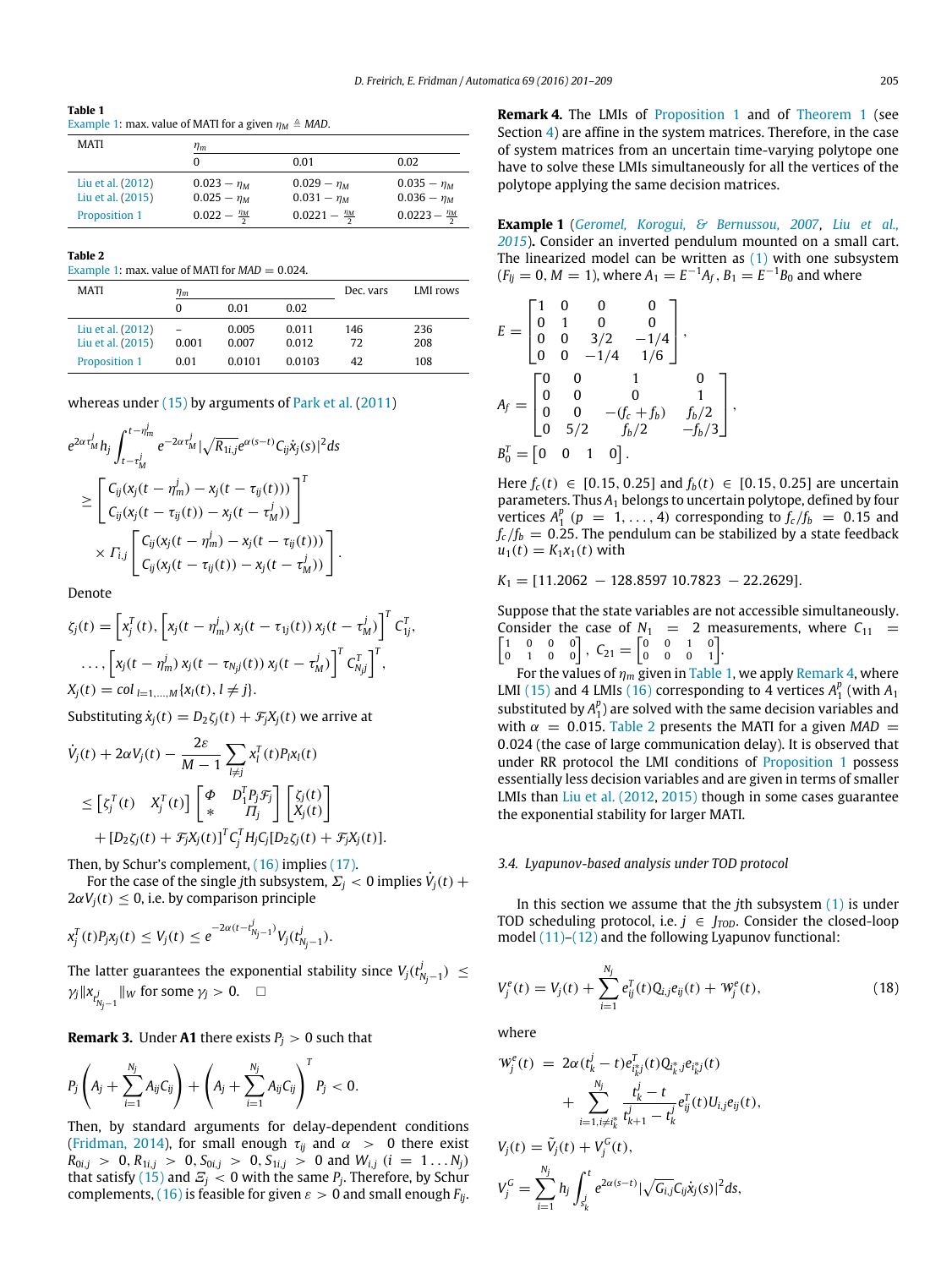$$
\tilde{V}_{j}(t) = x_{j}^{T}(t)P_{j}x_{j}(t) \n+ \int_{t-\eta_{m}^{j}}^{t} e^{2\alpha(s-t)}x_{j}^{T}(s)C_{j}^{T}S_{0j}C_{j}x_{j}(s)ds \n+ \int_{t-\eta_{m}^{j}}^{t-\eta_{m}^{j}} e^{2\alpha(s-t)}x_{j}^{T}(s)C_{j}^{T}S_{1j}C_{j}x_{j}(s)ds \n+ \eta_{m}^{j} \int_{-\eta_{m}^{j}}^{0} \int_{t+\theta}^{t} e^{2\alpha(s-t)}\dot{x}_{j}^{T}(s)C_{j}^{T}R_{0j}C_{j}\dot{x}_{j}(s)dsd\theta \n+ h_{j} \int_{-\eta_{m}^{j}}^{-\eta_{m}^{j}} \int_{t+\theta}^{t} e^{2\alpha(s-t)}\dot{x}_{j}^{T}(s)C_{j}^{T}R_{1j}C_{j}\dot{x}_{j}(s)dsd\theta, \nP_{j} > 0, S_{0j} > 0, S_{1j} > 0, R_{0j} > 0, R_{1j} > 0, \nG_{i,j} > 0, Q_{i,j} > 0, U_{i,j} > 0, \alpha > 0, \nh_{j} = \tau_{m}^{j} - \eta_{m}^{j}, \quad i = 1...N_{j}, t \in [t_{k}^{j}, t_{k+1}^{j}), k \in \mathbb{Z}_{+}.
$$

**Remark 5.** Differently from [Liu](#page-8-10) [et al.](#page-8-10) [\(2015\)](#page-8-10), the Lyapunov func-tional [\(18\)](#page-4-4) contains novel negative terms  $W_j^e(t)$  that essentially simplifies the exponential stability analysis of the hybrid system. Indeed, denoting  $\hat{V}^e_j(t) = V^e_j(t)_{\vert\mathcal{W}^e_j=0}$  we have

$$
\dot{V}_{j}^{e}(t) + 2\alpha V_{j}^{e}(t)
$$
\n
$$
\leq \dot{\hat{V}}_{j}^{e}(t) + 2\alpha \hat{V}_{j}^{e}(t) - \frac{1}{\tau_{M}^{j} - \eta_{m}^{j}} \sum_{i=1, i \neq i_{k}^{*}}^{N_{j}} |\sqrt{U_{i,j}} e_{ij}(t)|^{2}
$$
\n
$$
-2\alpha |\sqrt{Q_{i_{k}^{*}} e_{i_{k}^{*}}(t)}|^{2}, \quad t \in [t_{k}^{j}, t_{k+1}^{j}),
$$
\n
$$
V_{j}^{e}(t_{k+1}^{j}) - V_{j}^{e}(t_{k+1}^{j}) \leq \hat{V}_{j}^{e}(t_{k+1}^{j}) - \hat{V}_{j}^{e}(t_{k+1}^{j})
$$
\n
$$
+ \sum_{i=1}^{N} |\sqrt{U_{i,j}} e_{ij}(t_{k}^{j})|^{2} + 2\alpha h_{j} |\sqrt{Q_{i_{k}^{*}} e_{i_{k}^{*}}(t_{k}^{j})|^{2}}.
$$
\n(19)

In [Liu](#page-8-10) [et al.](#page-8-10) [\(2015\)](#page-8-10) the stability of  $(11)-(12)$  $(11)-(12)$  with  $F_{lj} = 0$  is guaranteed if the right-hand sides of [\(19\)](#page-5-0) are non-positive along the system for some  $\alpha > 0$ . By using the novel functional [\(18\),](#page-4-4) under the same LMIs as in [Liu](#page-8-10) [et al.\(2015\)](#page-8-10) up to the order reduction due to  $\mathcal{C}_j$  in  $\tilde{V}_j(t)$  (see LMIs of [Proposition 2\)](#page-6-3) we will guarantee that  $V_{e}^{j}$  is positive, does not grow at  $t_{k}^{j}$  and satisfies

$$
\dot{V}_j^e(t) + 2\alpha V_j^e(t) \le 0, \quad t \in [t_k^j, t_{k+1}^j)
$$
\n(20)

along the *j*th hybrid system with  $F_{lj} = 0$ . The inequality [\(20\)](#page-5-1) immediately implies the exponential stability of the *j*th hybrid subsystem, that essentially simplifies the proof of the stability (which is crucial for the extension of the results to large-scale hybrid systems).

The terms

 $i=1, i\neq i^*_{k}$ 

$$
e_{ij}^{T}(t)Q_{i,j}e_{ij}(t) \equiv e_{ij}^{T}(t_{k}^{j})Q_{i,j}e_{ij}(t_{k}^{j}), \quad t \in [t_{k}^{j}, t_{k+1}^{j})
$$

are piecewise-constant,  $\tilde{V}(t)$  presents a Lyapunov functional (with reduced-order decision matrices) for systems with interval delays  $\tau_j(t) \in [\eta_m^j, \tau_M^j]$ . The piecewise-continuous in time term  $V_j^G$  has been introduced in [Liu](#page-8-10) [et al.](#page-8-10) [\(2015\)](#page-8-10) to cope with the delays in the reset conditions:

$$
V_j^G(t_{k+1}^j) - V_j^G(t_{k+1}^{j-1})
$$
  
= 
$$
\sum_{i=1}^{N_j} h_j \int_{s_{k+1}^j}^{t_{k+1}^j} e^{2\alpha(s - t_{k+1}^j)} |\sqrt{G_{i,j}} C_{ij} \dot{x}_j(s)|^2 ds
$$
  
- 
$$
\sum_{i=1}^{N_j} h_j \int_{s_k^j}^{t_{k+1}^j} e^{2\alpha(s - t_{k+1}^j)} |\sqrt{G_{ij}} C_{ij} \dot{x}_j(s)|^2 ds
$$

<span id="page-5-3"></span>
$$
\leq -\sum_{i=1}^{N_j} h_j e^{-2\alpha \tau_M^j} \int_{s_k^j}^{s_{k+1}^j} |\sqrt{G_{i,j}} C_{ij} \dot{x}_j(s)|^2 ds
$$
  

$$
\leq -\sum_{i=1}^{N_j} e^{-2\alpha \tau_M^j} |\sqrt{G_{i,j}} C_{ij}[x(s_k^j) - x(s_{k+1}^j)]|^2
$$
(21)

where we applied Jensen's inequality (see e.g. [Gu,](#page-8-18) [Kharitonov,](#page-8-18) [&](#page-8-18) [Chen,](#page-8-18) [2003\)](#page-8-18). The function  $V_f^e(t)$  is thus continuous and differentiable over  $[t_k^j, t_{k+1}^j)$ . The following lemma gives sufficient conditions for the positivity of  $V_j^e(t)$  and for the fact that it does not grow in the jumps  $t_k^j$ .

<span id="page-5-4"></span>**Lemma 1.** *Given a tuning parameter*  $\alpha > 0$ , *let there exist matrices*  $0 \le Q_{i,j} \in \mathbb{R}^{n_i^j \times n_i^j}$ ,  $0 \le U_{i,j} \in \mathbb{R}^{n_i^j \times n_i^j}$  and  $0 \le G_{i,j} \in \mathbb{R}^{n_i^j \times n_i^j}$ ,  $i =$ 1 . . . *N<sup>j</sup> that satisfy the LMIs*

$$
\Omega_{ij} \triangleq \begin{bmatrix} -\frac{1 - 2\alpha(\tau_M^j - \eta_m^j)}{N_j - 1} Q_{i,j} + U_{i,j} & Q_{i,j} \\ * & Q_{i,j} - G_{i,j} e^{-2\alpha \tau_M^j} \end{bmatrix} < 0,
$$
  
\n $i = 1 ... N_j.$  (22)

<span id="page-5-5"></span><span id="page-5-2"></span><span id="page-5-0"></span>*Then*  $V_j^e(t)$  *of* [\(18\)](#page-4-4) *is positive in the sense that* 

$$
V_j^e(t) \ge \beta\Big(|x_j(t)|^2 + |e_j(t)|^2\Big),
$$
  
\n
$$
t \ge t_0^j, \qquad e_j(t) \triangleq col\{e_{1,j}(t), \ldots, e_{N_jj}(t)\}\tag{23}
$$

*for some*  $\beta > 0$ *. Moreover,*  $V_f^e(t)$  *does not grow in the jumps along* [\(11\)](#page-2-2)*–*[\(12\)](#page-3-0)*:*

<span id="page-5-6"></span>
$$
\Theta \triangleq V_j^e(t_{k+1}^j) - V_j^e(t_{k+1}^{j-}) \leq 0. \tag{24}
$$

**Proof.** It can be seen that [\(22\)](#page-5-2) implies

$$
\alpha(\tau_M^j-\eta_m^j)<0.5 \text{ and } U_{i,j}
$$

yielding the positivity of  $V_j^e(t)$ .

<span id="page-5-1"></span>We show next that  $V_j^e(t)$  does not grow in the jumps. Since  $\tilde{V}_j(t_{k+1}^j) = \tilde{V}_j(t_{k+1}^{j-})$  and  $e_j(t_{k+1}^{j-}) = e_j(t_k^j)$ , we obtain by taking into account [\(21\)](#page-5-3)

$$
\varTheta = \sum_{i=1}^{N_j} \Big[ |\sqrt{Q_{i,j}} e_{ij} (t_{k+1}^j)|^2 - |\sqrt{Q_{i,j}} e_{ij} (t_k^j)|^2 \Big] \n+ 2\alpha (t_{k+1}^j - t_k^j) |\sqrt{Q_{i_k^*}^* j} e_{i_k^* j} (t_k^j)|^2 \n+ \sum_{i \neq i_k^*} |\sqrt{U_{i,j}} e_{ij} (t_k^j)|^2 + V_j^G(t_{k+1}^j) - V_j^G(t_{k+1}^j) \n\leq |\sqrt{Q_{i_k^*}^* j} e_{i_k^* j} (t_{k+1}^j)|^2 + \sum_{i=1, i \neq i_k^*}^{N_j} \Big[ |\sqrt{Q_{i,j}} e_{ij} (t_{k+1}^j)|^2 \n- |\sqrt{Q_{i,j} - U_{i,j}} e_{ij} (t_k^j)|^2 \Big] - [1 - 2\alpha h_j] |\sqrt{Q_{i_k^*}^* j} e_{i_k^* j} (t_k^j)|^2 \n- \sum_{i=1}^{N_j} e^{-2\alpha \tau_M^j} |\sqrt{G_{i,j}} C_{ij} [x(s_k^j) - x(s_{k+1}^j)]|^2.
$$

Under TOD

$$
-|\sqrt{Q_{i_k^*j}}e_{i_k^*j}(t_k^j)|^2\leq -\frac{1}{N_j-1}\sum_{i\neq i_k^*}|\sqrt{Q_{i,j}}e_{ij}(t_k^j)|^2.
$$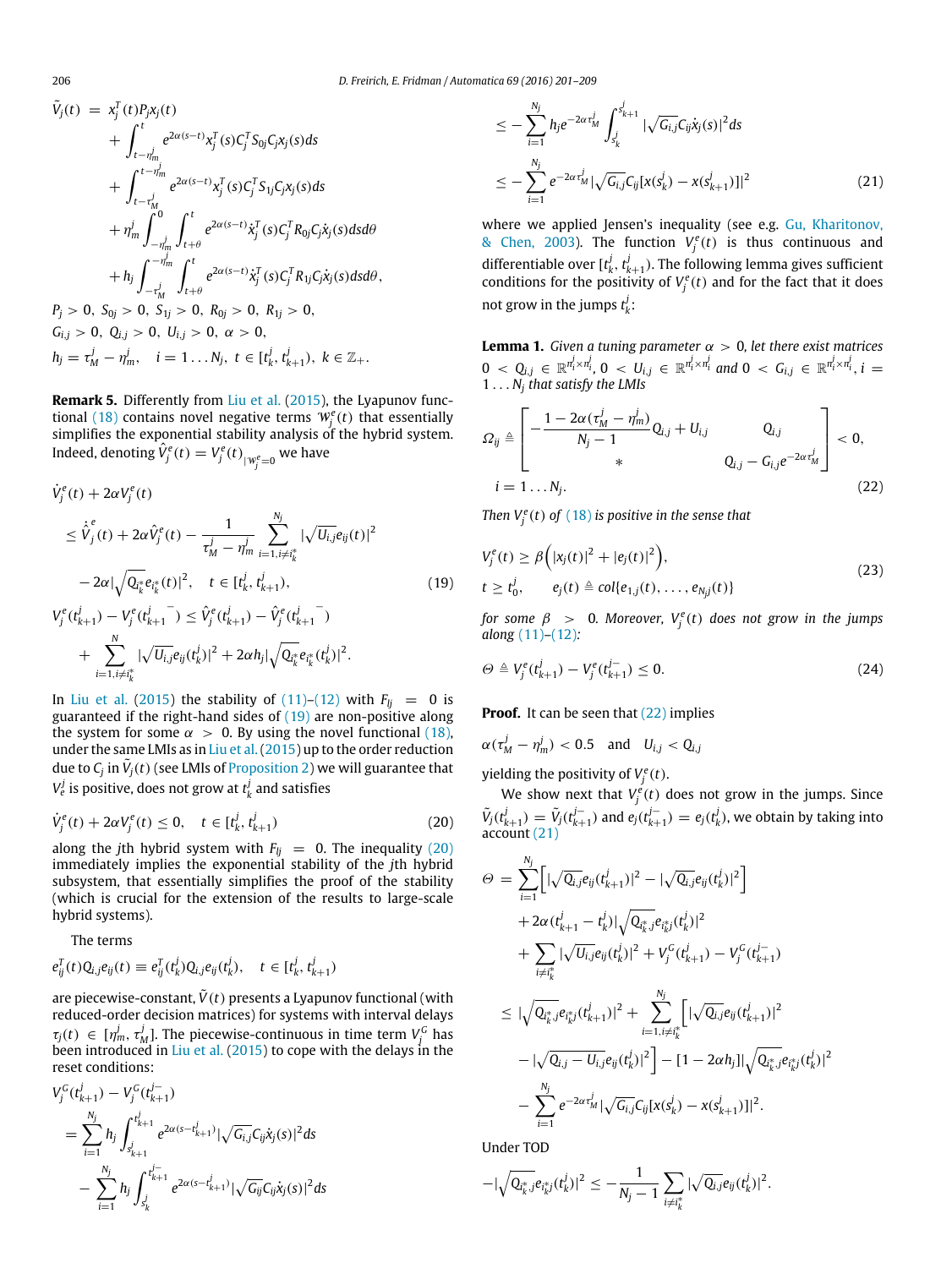Denote  $\zeta_i = col\{e_{ij}(t_k^j), C_{ij}[x_j(s_k^j) - x_j(s_{k+1}^j)]\}$ . Then, employing [\(12\)](#page-3-0) we arrive at

$$
\Theta \leq -\Big|\sqrt{G_{i_k^*j}e^{-2\alpha \tau_M^j} - Q_{i_k^*j}C_{i_k^*j}[x_j(s_k^j) - x_j(s_{k+1}^j)]\Big|^2}
$$
\n
$$
+ \sum_{i \neq i_k^*} \Big[\Big|\sqrt{Q_{i,j}} \Big[C_{ij}[x_j(s_k^j) - x_j(s_{k+1}^j)] + e_{ij}(t_k^j)\Big]\Big|^2
$$
\n
$$
- \Big|\sqrt{Q_{i,j} + \frac{1 - 2\alpha h_j}{N_j - 1}Q_{i,j} - U_{i,j}e_{ij}(t_k^j)\Big|^2}
$$
\n
$$
- e^{-2\alpha \tau_M^j} \Big|\sqrt{G_{i,j}C_{ij}[x(s_k^j) - x(s_{k+1}^j)]\Big|^2}
$$
\n
$$
= -\Big|\sqrt{G_{i_k^*j}e^{-2\alpha \tau_M^j} - Q_{i_k^*j}C_{i_k^*j}[x_j(s_k^j) - x_j(s_{k+1}^j)]\Big|^2}
$$
\n
$$
+ \sum_{i \neq i_k^*} \zeta_i^T \Omega_{ij} \zeta_i.
$$

Therefore, under [\(22\)](#page-5-2)  $\Theta \leq 0$ .  $\Box$ 

By applying [Lemma 1](#page-5-4) and by modifying derivations of [Liu](#page-8-10) [et al.](#page-8-10) [\(2015\)](#page-8-10) for  $F_{lj} \neq 0$  we arrive at.

<span id="page-6-3"></span>**Proposition 2.** *Consider the jth hybrid subsystem* [\(11\)](#page-2-2)*–*[\(12\)](#page-3-0)*. Given tuning parameters*  $\alpha > \varepsilon > 0$  *and*  $(M - 1)$   $n_l \times n_l$   $(l \neq j)$ *matrices P<sub>l</sub>*  $>0$ , let there exist a  $n_j \times n_j$  matrix  $P_j > 0$ ,  $n_y^j \times n_y^j$ matrices  $R_{0j} > 0, R_{1j} > 0, S_{0j} > 0, S_{1j} > 0, W_j$ , and  $n_i^j \times n_i^j$ <br>matrices  $Q_{i,j} > 0, U_{i,j} > 0, G_{i,j} > 0$   $(i = 1 \dots N_j)$  that satisfy the *LMIs* [\(22\)](#page-5-2) *and*

$$
\Gamma_j = \begin{bmatrix} R_{1j} & W_j \\ W_j^T & R_{1j} \end{bmatrix} \geq 0, \quad \Sigma_j^i < 0, \ i = 1 \dots N_j,\tag{25}
$$

*where*

$$
\Sigma_{j}^{i} = \begin{bmatrix} \phi_{ij} & D_{2}^{T}C_{j}^{T}H_{j} \\ * & -H_{j} \end{bmatrix},
$$
  
\n
$$
\phi_{ij} = D_{1}^{T}(2\alpha P_{j} + C_{j}^{T}S_{0j}C_{j})D_{1} + (D_{2}^{T}P_{j}D_{1} + D_{1}^{T}P_{j}D_{2}) -\rho_{m}D_{3}^{T}(S_{0j} - S_{1j})D_{3} - \rho_{m}D_{4}^{T}R_{0j}D_{4} - \rho D_{5}^{T}S_{1j}D_{5} -\rho D_{6}^{T}T_{j}D_{6} + D_{7}^{T}\Psi_{i}^{j}D_{7} + D_{8}^{T}T_{1j}D_{8},
$$
  
\n
$$
H_{j} = \eta_{m}^{2}R_{0,j} + (\tau_{M} - \eta_{m})^{2}R_{1,j} + h_{j} \cdot diag\{G_{1,j}, ..., G_{N_{j},j}\},
$$
  
\n
$$
\Psi_{j}^{i} = diag\{\psi_{1}^{j}, ..., \psi_{r \neq i}^{j}, ... \}, \qquad \psi_{r}^{j} \triangleq 2\alpha Q_{r,j} - \frac{1}{h_{j}}U_{r,j},
$$
  
\n
$$
\Pi_{j} = \frac{-2\varepsilon}{M-1}diag\{P_{l}, l \neq j\}, \qquad \rho_{m} = e^{-2\alpha\eta_{m}^{j}}, \rho = e^{-2\alpha\tau_{M}^{j}},
$$
  
\n
$$
D_{1} = [I_{n}^{j} O_{n^{j} \times (4\pi_{N}^{j} - \pi_{i}^{j} + n - n^{j})}], \qquad D_{2} = [A_{j} [0 1 0] \otimes A_{1j} B_{j}K_{j}^{i} \mathcal{F}_{j}],
$$
  
\n
$$
K_{j}^{i} = row_{r=1,...,N_{j}\{K_{rj}, r \neq i\}, \qquad \mathcal{F}_{j} = row_{l=1,...,M}\{F_{1j}, l \neq j\},
$$
  
\n
$$
D_{3} = \begin{bmatrix} O_{n_{N}^{j} \times n^{j}} & [1 0 0] \otimes I_{n_{N}^{j}} & Z_{ij} \end{bmatrix},
$$

*Then the Lyapunov functional*  $V_j^e(t)$  *given by* [\(18\)](#page-4-4) *is positive (i.e.* [\(23\)](#page-5-5)*) holds), it does not grow in the jumps (i.e.* [\(24\)](#page-5-6) *holds) and* *satisfies the following inequality along* [\(11\)](#page-2-2)*:*

<span id="page-6-5"></span>
$$
\dot{V}_{j}^{e}(t) + 2\alpha V_{j}^{e}(t) \leq \frac{2\varepsilon}{M-1} \sum_{l \neq j} x_{l}^{T}(t) P_{l} x_{l}(t)
$$
\n
$$
t \in [t_{k}^{j}, t_{k+1}^{j}), \ k \in \mathbb{Z}_{+}.
$$
\n(26)

**Proof.** Denote

$$
\zeta_j(t) = \left[ x_j^T(t), \left[ x_j(t - \eta_m^j) \right] x_j(t - \tau_{1j}(t)) \right] x_j(t - \tau_m^j) \Big]^T C_j^T \right]^T,
$$
  
\n
$$
\xi_{ij}(t) = \text{col}_{i=1,\dots,N_j} \{ e_{rj}(t), r \neq i \},
$$
  
\n
$$
X_j(t) = \text{col}_{l=1,\dots,N} \{ x_l(t), l \neq j \}.
$$

By using arguments of [Proposition 1,](#page-3-2) where

$$
\dot{x}_j^T(t) = \left[ \zeta_j^T(t) \quad \xi_{i_k^*j}^T(t) \quad X_j^T(t) \right] D_2^T,
$$

we arrive at

$$
\dot{V}_{j}^{e}(t) + 2\alpha V_{j}^{e}(t) - \frac{2\varepsilon}{M-1} \sum_{l \neq j} x_{l}^{T}(t) P_{l}x_{l}(t)
$$
\n
$$
\leq \left[ \zeta_{j}^{T}(t) \ \xi_{i_{k}^{*}j}^{T}(t) \ X_{j}^{T}(t) \right] \Phi_{i_{k}^{*}j} \left[ \begin{array}{c} \zeta_{j}(t) \\ \xi_{i_{k}^{*}j}(t) \\ X_{j}(t) \end{array} \right] + \dot{x}_{j}^{T}(t) C_{j}^{T} H_{j} C_{j} \dot{x}_{j}(t),
$$
\n
$$
t \in [t_{k}^{j}, t_{k+1}^{j}), k \in \mathbb{Z}_{+}.
$$

Then, by Schur's complement,  $(25)$  implies  $(26)$ .  $\Box$ 

<span id="page-6-0"></span>**Remark 6.** Under A1, for  $F_{lj} = 0$  the LMIs [\(22\)](#page-5-2) and [\(25\)](#page-6-4) are feasible (see Remark 3.3 of [Liu](#page-8-10) [et al.,](#page-8-10) [2015\)](#page-8-10). Then for given  $\varepsilon > 0$  and small enough *Flj* the above LMIs are feasible.

### <span id="page-6-4"></span><span id="page-6-2"></span>**4. Decentralized networked control**

Consider the decentralized NCS given by [\(1\)](#page-1-1) where every plant Pj is controlled over a communication network and is either under RR or under TOD scheduling protocols. The controllers *u<sup>j</sup>* are given by [\(7\)](#page-2-0) and [\(10\)](#page-2-1) respectively. We are in a position to formulate the main result:

<span id="page-6-1"></span>**Theorem 1.** *Given tuning parameters*  $\alpha > \varepsilon > 0$ *, let there exist*  $n_j \times n_j$  matrices  $P_j > 0$  ( $j \in J$ ),  $n_i^j \times n_i^j$  matrices  $R_{0i,j} > 0$ ,  $R_{1i,j} > 0$  $0, S_{0i,j} > 0, S_{1i,j} > 0$  and  $W_{i,j}$  ( $i = 1...N_j, j \in J_{RR}$ ) that *satisfy the LMIs* [\(15\)](#page-3-3) *and* [\(16\)](#page-3-4) *for all*  $j \in J_{RR}$ *, and*  $n_y^j \times n_y^j$  *matrices*  $R_{0j}$  > 0,  $R_{1j}$  > 0,  $S_{0j}$  > 0,  $S_{1j}$  > 0,  $W_j$ , and  $n_i^j \times n_i^j$  matrices  $Q_{i,j} > 0, U_{i,j} > 0, G_{i,j} > 0$  (*i* = 1...  $N_j, j \in J_{TOD}$ ) *that satisfy the LMIs* [\(22\)](#page-5-2) and [\(25\)](#page-6-4) for all  $j \in J_{\text{TOP}}$ . Then the closed-loop large-scale *system* [\(1\)](#page-1-1), [\(3\)](#page-1-2) *is exponentially stable with a decay rate*  $\alpha_0 = \alpha - \varepsilon$ *.* 

**Proof.** Let the LMIs of the theorem be feasible. We choose the following Lyapunov functional for the large-scale system  $(1)$ ,  $(3)$ :

$$
V(t) = \sum_{j \in J_{RR}} V_j(t) + \sum_{j \in J_{TOD}} V_j^e(t), \quad t \ge 0,
$$

where  $\{V_j(t)\}_{j \in J_{RR}}$  is given by [\(14\)](#page-3-1) and  $\{V_j^e(t)\}_{j \in J_{TOD}}$  is given by [\(18\).](#page-4-4) Define  $x(t) = x(0)$  for  $t < 0$  and denote

$$
\Delta_{\text{TOP}} = \{t \geq 0 | t = t_k^j, j \in J_{\text{TOP}}, k \in \mathbb{Z}_+\}.
$$

Let  $T$  be given by  $(4)$ .

We apply further [Propositions 1](#page-3-2) and [2.](#page-6-3) Then for some constants  $0 < \beta_m < \beta_M$  *V* satisfies the following bounds:

<span id="page-6-6"></span>
$$
\beta_m \Big[ |x(t)|^2 + \sum_{j \in J_{TOD}} |e_j(t)|^2 \Big] \n\le V(t) \le \beta_M \Big[ ||x_t||_{W[-\tau_M,0]}^2 + \sum_{j \in J_{TOD}} |e_j(t)|^2 \Big],
$$
\n(27)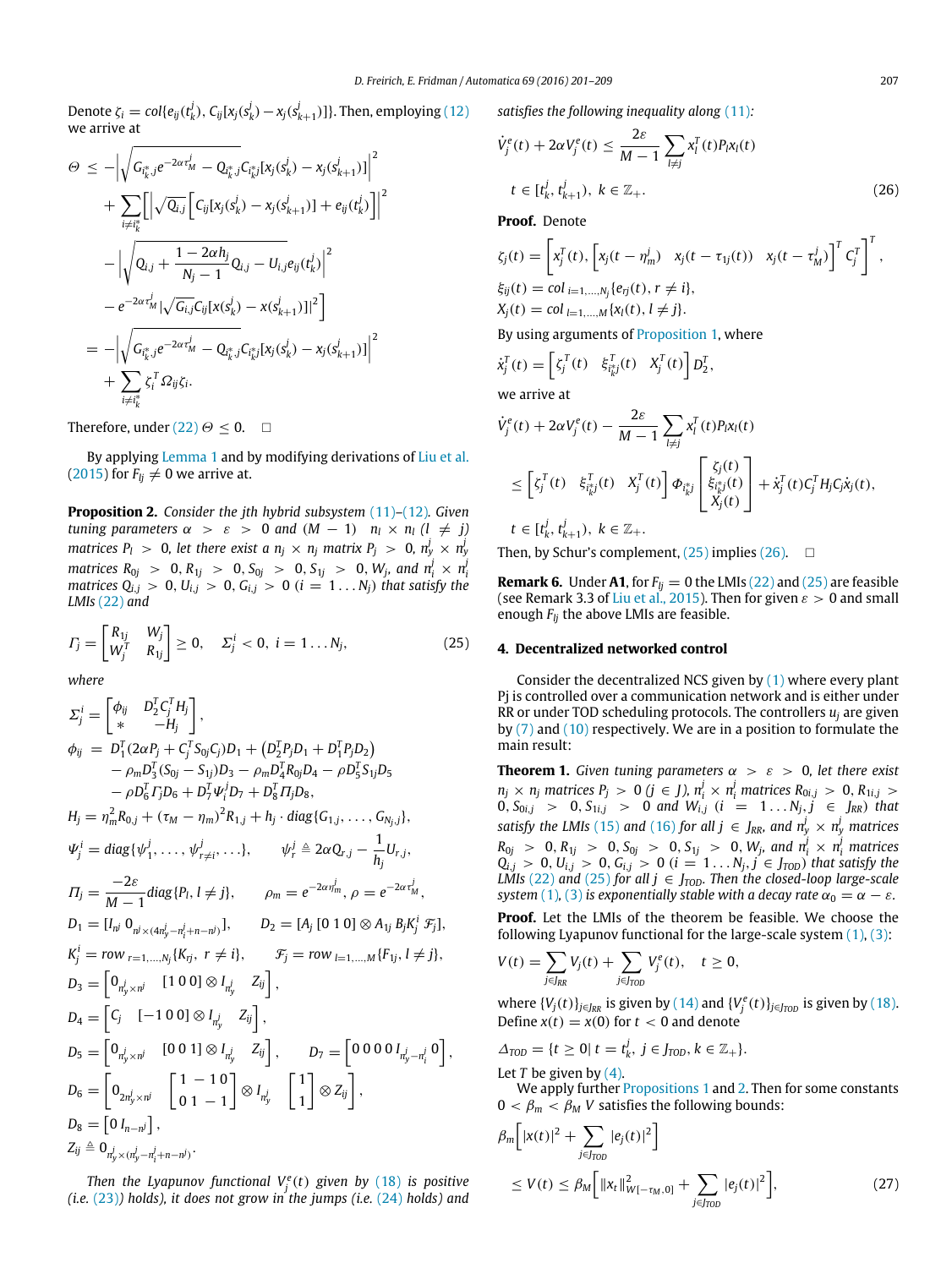where  $\tau_M = \max_{j \in J} \tau_M^j$ . Moreover, by summing in  $j = 1, \ldots, M$ the inequalities  $(17)$  and  $(26)$  we obtain that

$$
\dot{V}(t) + 2\alpha V(t) \leq 2\varepsilon \sum_{l=1}^{M} x_l^T(t) P_l x_l(t)
$$

for all  $t \geq T$  and  $t \notin \Delta_{\text{TOP}}$ , implying

$$
\dot{V}(t) + 2(\alpha - \varepsilon)V(t) \le 0, \quad \forall t \ge T, \ t \notin \Delta_{\text{TOP}}.
$$
 (28)

Additionally we have

*V*(*t*) − *V*(*t*<sup>-</sup>) ≤ 0,  $\forall t \geq T$ ,  $t \in \Delta_{\text{TOP}}$  (29)

along  $(1)$ ,  $(3)$ . The inequalities  $(28)$  and  $(29)$  yield

$$
V(t) \le e^{-2\alpha_0(t-T)} \cdot V(T), \quad t \ge T. \tag{30}
$$

Then from [\(27\),](#page-6-6) [\(30\)](#page-7-2) for some  $\gamma > 0$  we have

$$
|x(t)|^{2} + \sum_{j \in J_{TOD}} |e_{j}(t)|^{2} \leq \gamma e^{-2\alpha_{0}(t-T)} \Big[ ||x_{T}||_{W[-T,0]}^{2} + \sum_{j \in J_{TOD}} |e_{j}(T)|^{2} \Big], \quad t \geq T.
$$
 (31)

We will show next that for some  $\gamma_0 > 0$ 

$$
\sum_{j \in J_{TOD}} |e_j(T)|^2 \le \gamma_0 \|x_T\|_{W[-T,0]}^2.
$$
 (32)

Indeed, from [\(24\)](#page-5-6) and [\(26\)](#page-6-5) we obtain that for some  $\gamma_1 > 0$  the following holds for  $t \in [t_k^j, t_{k+1}^j)$ :

$$
V_e^j(t) \le e^{-2\alpha(t - t_k^j)} V_e^j(t_k^j) + \gamma_1 \int_{t_k^j}^t e^{-2\alpha(t - s)} |x(s)|^2 ds
$$
  

$$
\le \dots \le e^{-2\alpha(t - t_0^j)} V_e^j(t_0^j) + \gamma_1 \int_{t_0^j}^t e^{-2\alpha(t - s)} |x(s)|^2 ds. \tag{33}
$$

Taking into account the initial conditions [\(13\)](#page-3-6) and  $x(t) = x(0)$  for *t* < 0 we arrive at  $V_e^j(t_0^j) \leq \beta_{jM} \|x(t_0^j + \cdot)\|_{W[-t_0^j,0]}$  with some

 $\beta_{jM}$   $>$  0. Moreover,  $\beta_{jm} |e^j(t)|^2 \ \leq \ V_e^j(t)$  for some  $\beta_{jm} > 0$  that together with [\(33\)](#page-7-3) yield [\(32\).](#page-7-4) The inequalities [\(31\)](#page-7-5) and [\(32\)](#page-7-4) imply [\(5\)](#page-2-4) with  $c = \sqrt{\gamma + \gamma_0}$ .  $\Box$ 

**Remark 7.** The inequalities [\(31\),](#page-7-5) [\(32\)](#page-7-4) imply the exponentially converging bound on the errors  $e_i(t)$ ,  $j \in J_{\text{TOP}}$  meaning the exponential stability of the large-scale hybrid system given by  $(11)$ – $(12)$  for  $j \in J_{TOD}$  and by  $(8)$  for  $j \in J_{RR}$ .

<span id="page-7-6"></span>**Example 2** (*[Borgers](#page-8-13) [&](#page-8-13) [Heemels,](#page-8-13) [2014](#page-8-13)*)**.** Consider two coupled inverted pendulums under the scenario of decentralized networked control, where  $M = 2$ ,  $N_j = 2$  or  $N_j = 4$  ( $j = 1, 2$ ). The system matrices are given by

$$
A_1 = A_2 = \begin{bmatrix} 0 & 1 & 0 & 0 \\ 2.9156 & 0 & -0.0005 & 0 \\ 0 & 0 & 0 & 1 \\ -1.6663 & 0 & 0.0002 & 0 \end{bmatrix},
$$
  
\n
$$
B_1 = B_2 = \begin{bmatrix} 0 \\ -0.0042 \\ 0 \\ 0.0167 \end{bmatrix},
$$
  
\n
$$
F_{12} = F_{21} = \begin{bmatrix} 0 & 0 & 0 & 0 \\ 0.0011 & 0 & 0.0005 & 0 \\ 0 & 0 & 0 & 0 \\ -0.0003 & 0 & -0.0002 & 0 \end{bmatrix}
$$

#### <span id="page-7-7"></span>**Table 3**

[Example 2:](#page-7-6) max.  $\tau_M^j$  for  $\eta_m^j = 0$  ( $\tau_M^j(RR) = N_j \cdot MATI_j + MAD_j$ ,  $\tau_M^j(TOD) =$  $MATI_i + MAD_i$ ).

| N                                  |                |                   |                  |                  |  |
|------------------------------------|----------------|-------------------|------------------|------------------|--|
|                                    | $\tau_M^1$     | $\iota_{\bar{M}}$ | $\tau_M^{\perp}$ | $\tau_{\hat{M}}$ |  |
| Theorem $1(RR)$<br>Theorem 1 (TOD) | 0.0209<br>0.01 | 0.0074<br>0.0039  | 0.0202<br>0.0029 | 0.0073<br>0.001  |  |

#### <span id="page-7-8"></span><span id="page-7-0"></span>**Table 4**

[Example 2:](#page-7-6) max. *MATI*<sub>*j*</sub> for *MAD*<sub>*j*</sub> =  $\eta_m^j = 0$  (*j* = 1, 2).

<span id="page-7-1"></span>

| N                              |                   |                          |                    |                   |
|--------------------------------|-------------------|--------------------------|--------------------|-------------------|
|                                | MATI <sub>1</sub> | MATI <sub>2</sub>        | $MATI_1$           | MATI <sub>2</sub> |
| Borgers and Heemels (2014) TOD |                   | both $< 2 \cdot 10^{-6}$ | both $< 1.10^{-6}$ |                   |
| Theorem 1 (RR)                 | 0.0104            | 0.0037                   | 0.005              | 0.0018            |
| Theorem 1 (TOD)                | 0.01              | 0.0039                   | 0.0029             | 0.001             |

<span id="page-7-9"></span><span id="page-7-2"></span>**Table 5**

[Example 2:](#page-7-6) max. *MATI*<sub>*j*</sub> for *MAD*<sub>*j*</sub> = 0.005,  $\eta_m^j = 0$ .

<span id="page-7-5"></span>

| N                                  |                   |                    |                   |                   |
|------------------------------------|-------------------|--------------------|-------------------|-------------------|
|                                    | MATI <sub>1</sub> | MATI <sub>2</sub>  | MATI <sub>1</sub> | MATI <sub>2</sub> |
| Theorem $1(RR)$<br>Theorem 1 (TOD) | 0.0079<br>0.095   | 0.0012<br>$\equiv$ | 0.0038<br>-       | 0.00057           |

<span id="page-7-4"></span>
$$
K_1 = [k_{11} k_{21} k_{31} k_{41}] = [11\,396\,7196.2\,573.96\,1199.0],
$$

 $K_2 = [k_{12} \, k_{22} \, k_{32} \, k_{42}] = [29\,241\,18\,135\,2875.3\,3693.9]$ .

In the case of  $N_i = 2$  we consider

$$
C_{1j} = \begin{bmatrix} 1 & 0 & 0 & 0 \\ 0 & 1 & 0 & 0 \end{bmatrix}, \qquad C_{2j} = \begin{bmatrix} 0 & 0 & 1 & 0 \\ 0 & 0 & 0 & 1 \end{bmatrix},
$$
  
\n
$$
K_{1j} = [k_{1j} k_{2j}], \qquad K_{2j} = [k_{3j} k_{4j}], \quad j = 1, 2.
$$

<span id="page-7-3"></span>In the case of  $N_j = 4, C_{1j}, \ldots, C_{4j}$  are the rows of  $I_4$  and  $K_{1j}, \ldots, K_{4j}$ are the entries of *K<sup>j</sup>* .

We analyze the exponential stability for  $\eta_m^j = 0$  by applying LMI conditions of [Theorem 1](#page-6-1) with  $\alpha$  = 0.015 and  $\varepsilon$  = 0.002 for the case where both pendulums are either under RR or under TOD protocols (the resulting decay rate  $\alpha_0$  is 0.013). Maximum values of  $\tau_M^j$  that preserve the stability are given in [Table 3.](#page-7-7) Then for  $MAD_j = 0$  and  $MAD_j = 0.005$  ( $MAD_j = 0.005$  is larger than max *MATI<sup>j</sup>* achieved in [Borgers](#page-8-13) [and](#page-8-13) [Heemels](#page-8-13) [\(2014\)](#page-8-13)) the resulting maximum *MATI<sup>j</sup>* that preserve the stability are given in [Tables 4](#page-7-8) and [5](#page-7-9) respectively.

It is seen that the presented method leads to essentially larger values of maximum *MATI<sup>j</sup>* comparatively to [Borgers](#page-8-13) [and](#page-8-13) [Heemels](#page-8-13) [\(2014\)](#page-8-13) and allows large values of *MAD<sup>j</sup>* . Moreover, our method is applicable in this example with a much stronger coupling. Thus, for  $F_{12} = F_{21} = 40 \cdot A_{12}$  by [Theorem 1](#page-6-1) the stability is preserved e.g. for  $MATI_j = MAD_j = 0.001(j = 1, 2)$  (either under RR or under TOD protocols).

# **5. Conclusions**

In this paper, a time-delay approach has been developed for the decentralized exponential stabilization of large-scale NCSs with local networks, where asynchronous variable sampling intervals, large bounded variable communication delays and RR/TOD scheduling protocols are taken into account. The presented novel Lyapunov–Krasovskii method leads to LMI conditions for the exponential stability of the closed-loop large-scale system. Being applied to the example of two coupled pendulums with local networks, our results are favorably compared to the existing ones. The presented new technique may be useful for decentralized control of microgrids with islanded generators. Future work may